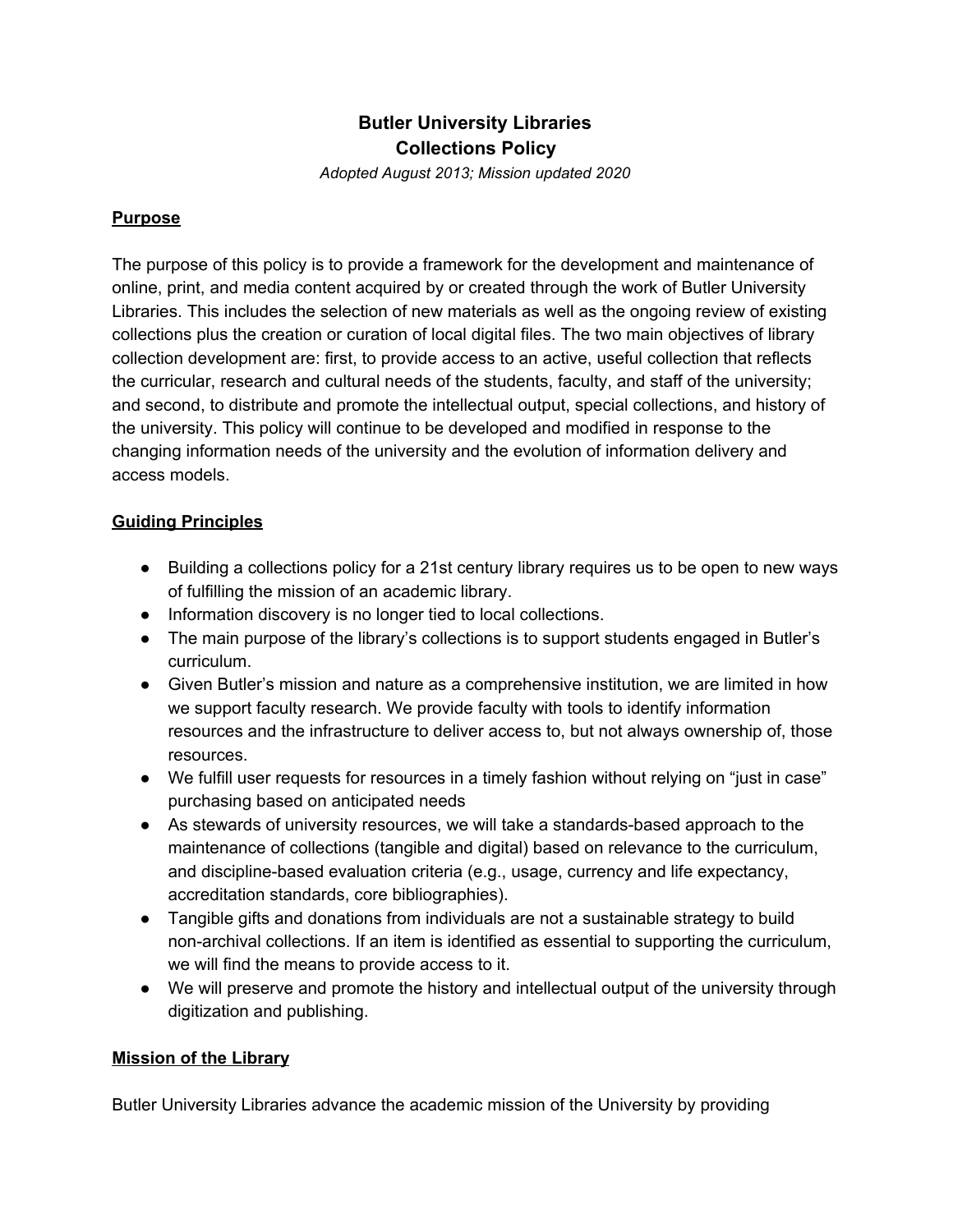expertise, resources, and services that stimulate learning. Central to our mission is preparing undergraduate students to navigate a complex information environment.

The Libraries also have a responsibility to support teaching and scholarship, to promote the ethical use and creation of information, and to preserve the intellectual heritage that is at the core of the University.

# **Responsibility for Collection Development**

The Libraries have established a liaison program which assigns individual librarians to academic departments or colleges in order to support their information resource needs. Liaisons work to stay aware of the curriculum in their assigned department or college, as well as the needs of their assigned faculty, in order to develop collections and services that suit the specific needs of that unit. Liaison librarians, in consultation with academic faculty, are responsible for the balance and quality of resources acquired or licensed, and are expected to use both their professional expertise and knowledge of institutional needs in the selection and deselection of information resources. While requests are encouraged, librarians will consider them through the scope of this policy, and may fulfill requests in a number of different ways.

New serial subscription requests need to be evaluated by both a subject liaison and the Associate Dean for Technical Services, as the ongoing and increasing costs associated with a subscription need to be figured into the larger library budget. New serial requests based on a high volume of previous interlibrary loan requests will receive high priority, and titles without current indexing in a resource the library already has access to will receive lower priority.

The Libraries are not responsible for purchasing instructional content to be used in lieu of textbooks, or intended solely for in-classroom use by faculty.

# **Allocations**

Budget allocations for formats and subject area funds are made by the Dean of Libraries and Associate Dean for Technical Services, and are intended to accommodate the university's six colleges as equitably as possible, taking into consideration library space, usage statistics, and the size and nature of each department and its curriculum. As new courses, programs or departments are added to the university, funds may be reallocated to provide additional support.

Additionally, the library has several endowed and gift funds dedicated to the purchase or support of the curriculum in a specific subject area, and these funds are spent according to the guidelines of the gift, with selection by the liaison to whose area of responsibility the fund most closely pertains.

# **General Guidelines**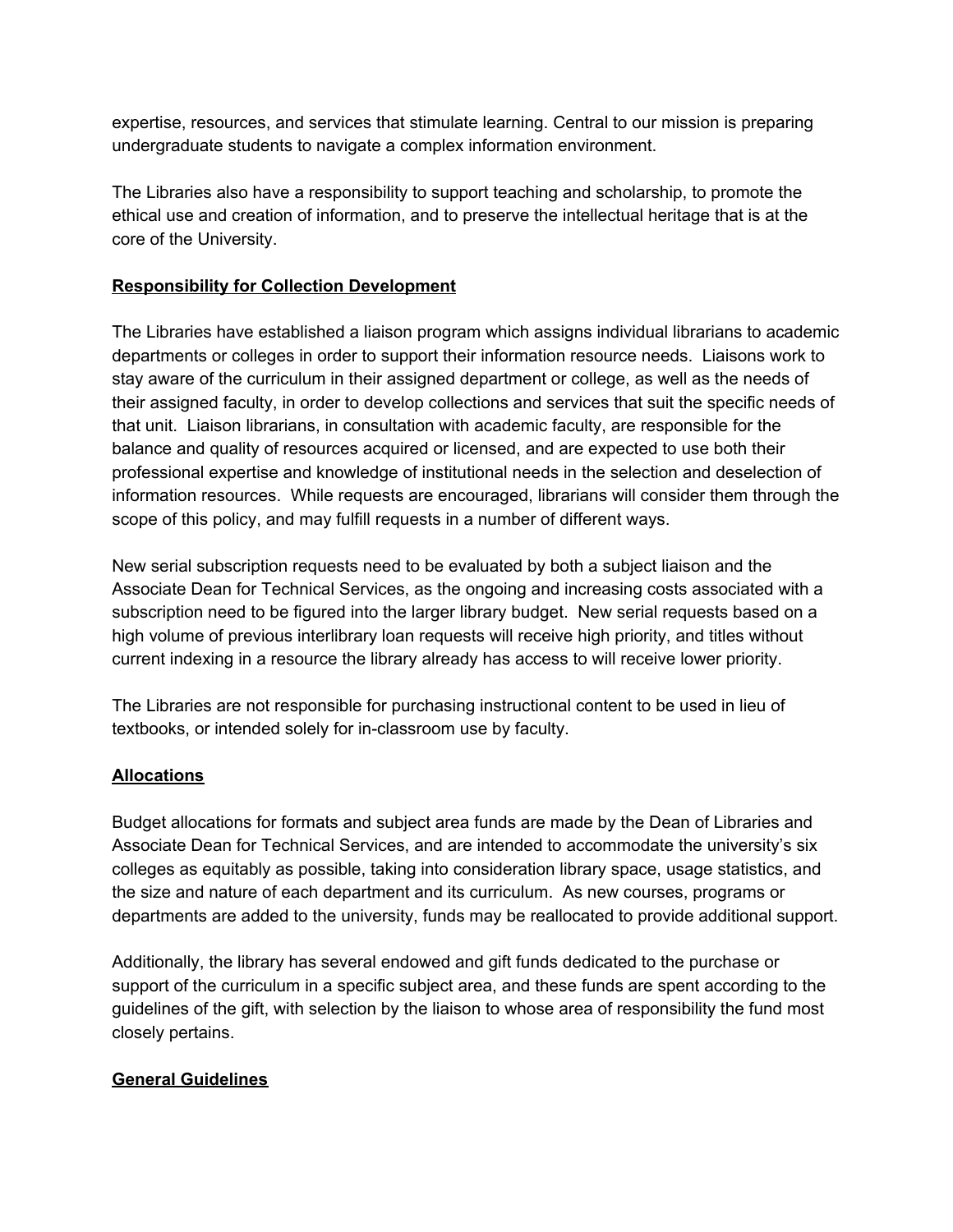The Libraries are tasked with providing materials to support the current instructional and general information needs of Butler students and faculty.. This task can be accomplished both by acquiring materials as well as providing access to information sources and tools that facilitate the discovery of items not currently owned or licensed. The Libraries also have a responsibility to collect, preserve, and provide access to materials relating to the history of the institution as well as the scholarship of its faculty and students. As a secondary responsibility, the Libraries also provide content of current popular value to the university community.

General selection guidelines for the acquisition of resources will also take into account the timeliness of the material, our current holdings in that subject area, the long-term usefulness of the requested format for that subject area, and the price of the resource relative to other available options that would fill the same need. Overall, the Libraries cannot maintain a research level library, but will work to fill information needs for the Butler community through a combination of purchasing physical items, licensing access to online resources, providing discovery indexes that help users identify items to be requested (via consortial delivery, interlibrary loan or short-term rental), and through helping users identify and navigate free resources available to all.

The Libraries will purchase single copies of requested physical items. Titles are purchased in English except when identified as essential to support curricular needs. Items marked as "lost" will not be automatically or immediately replaced, but will be reviewed yearly or at liaison discretion. The works of faculty or alumni will be purchased only if they are in scope of curricular or research needs.

# **Format Guidelines:**

#### *Print Monographs*

The format (paper, hardcover, or electronic) for monographic purchases will be at the discretion of the liaison, in consideration of departmental needs and expected life of the resource.Paper books are still purchased to support areas that are traditionally monograph-based in their scholarship, or require items be preserved for long-term research. The Libraries do not purchase print textbooks, but will accept copies from faculty for placement on reserve. Out of Print or secondhand print monographs will only be purchased if identified as essential to supporting the curriculum, and if there is no other available option (online edition, ILL) to obtain the content. If a requested title is already available to the campus as an e-book, the Libraries will only purchase a print copy if the electronic version has been licensed instead of purchased.

Additionally, the Libraries maintain a Browsing collection of recent popular books, which is a limited resource provided as a convenience to the Butler community. Users are encouraged to obtain Indianapolis-Marion County Public Library cards to gain access to non-scholarly titles not owned by the Libraries.

#### *Electronic Books*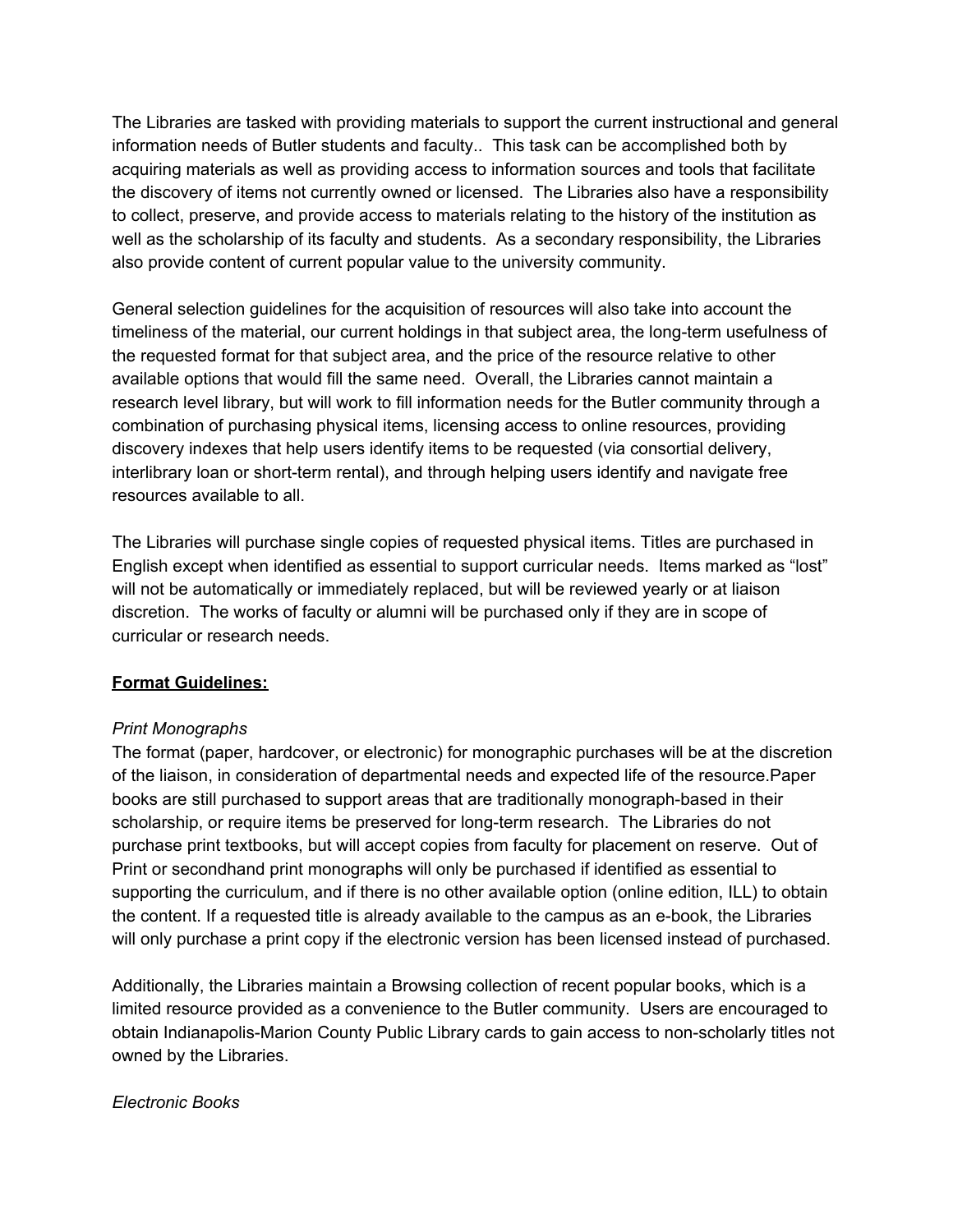The Libraries encourage the purchase of e-books where appropriate, both for the shelving and access advantages they offer. The Libraries will work with a limited number of e-book vendors both to maintain fewer platforms and also to not deal with publishers or vendors that engage in business practices that discourage equitable and fair access. In cases where multiple access levels are available on an e-book title, the Libraries will purchase a single-user license except when asked directly to pursue a multiple simultaneous user license. If an owned e-book title on a single-user license is identified by faculty as a good fit for a course text, the Libraries will negotiate an elevated user license when requested (if available).

## *Reference Books and Sets*

As the Libraries are no longer the primary discovery location for users to look up basic facts, our commitment to a robust reference collection has been lessened. We will maintain electronic access to general and subject reference books, but will not be buying new paper reference books unless requested by faculty. Standing orders for directories or annuals, where information is updated yearly and still viable in a paper format, will be maintained. The reference collection will become a source of standard and older works that are not duplicated electronically, and are still required for scholarly research in certain disciplines.

#### *Serials*

Serials are of primary importance for current information in many academic disciplines, and as a result the bulk of the collections budget is used for serial subscriptions. In order to ensure easy access, the Libraries will select an electronic subscription if one is available. Paper journals will be selected for subscriptions only if there is no online site license available as a subscription option (we will not opt for online access if the authentication is username/password only), or if the content does not lend itself to online usage (i.e., art or design periodicals, titles with features missing from their online versions). The Libraries will subscribe to a limited number of print popular magazines and newspapers for browsing and entertainment purposes, but will retain copies only for a limited time (up to one year in some cases, one month in others).

Any Print Serial backfiles (bound volumes) maintained by the Libraries need to be relevant to the curriculum. As mentioned in the Guiding principles, given Butler's mission and nature as a Comprehensive institution, we are limited in how we support faculty research. We will rely upon neighboring consortial partners for access to low usage print serial backfiles, if the cost and expected usage of an online backfile do not merit purchase.

# *Aggregated Content Databases*

The Libraries main collection activities concern subscribing to online resources, and the bulk of these are full text or index only databases. Since many of these products contain full text articles from scholarly journals, the Libraries will often rely on the presence of article content in an aggregated subscription package instead of acquiring a direct subscription to a particular journal title. In cases where a database maintains an embargo on the availability of new full-text content, the Libraries will weigh the volume of interlibrary loan requests and the cost of an individual subscription when choosing to purchase additional access. Given the size and budget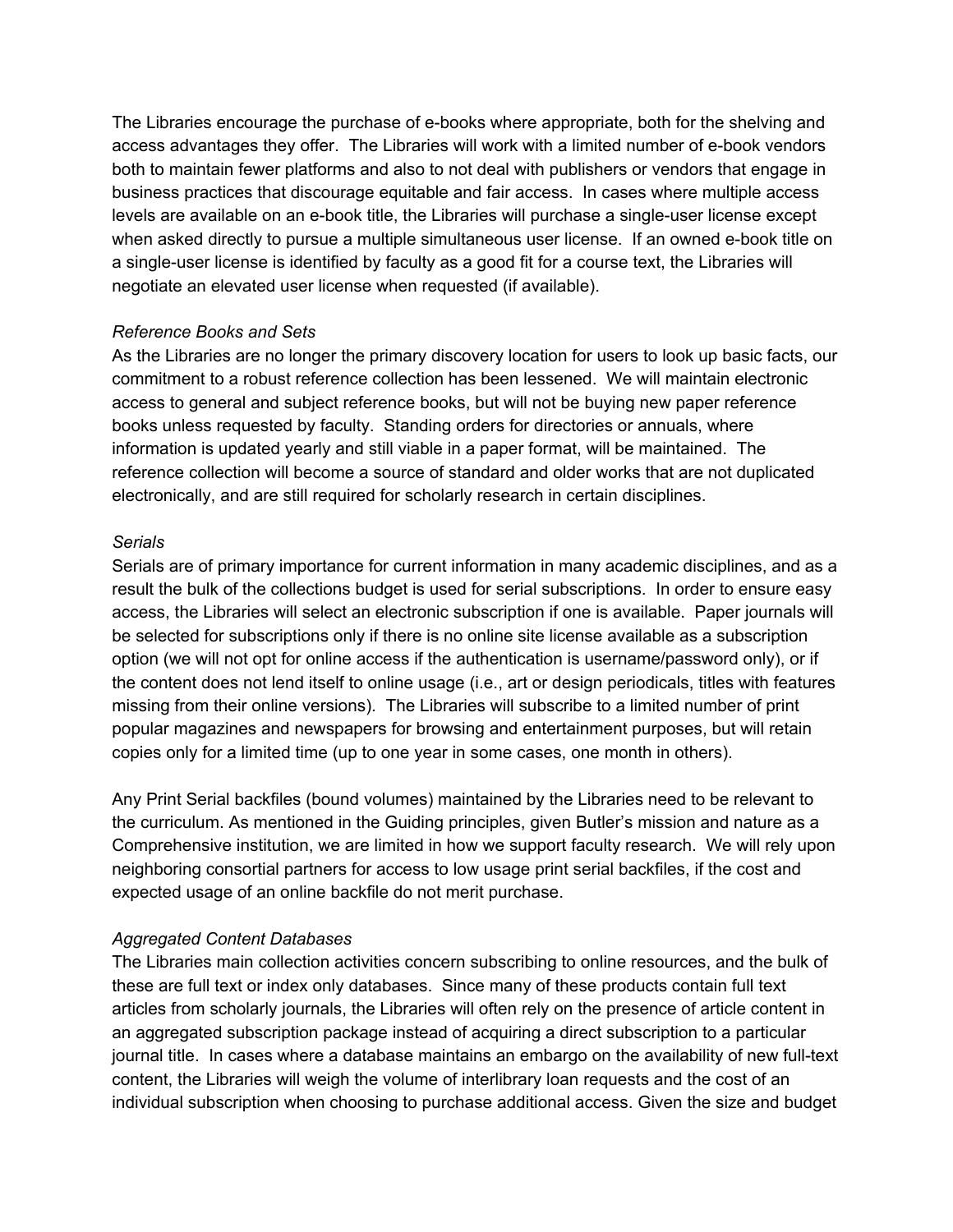of the Libraries, we will most often fall on the side of access in the "Ownership vs. Access" debate.

## *Video*

The Libraries purchase DVDs to support all curricular areas, and will also license streaming access to individual titles if the license can be obtained for full campus access. The Library does not negotiate rights to rip DVD content to Butler's streaming server, or license access to streaming content hosted on a 3rd party server that is restricted to a single Butler course. The Libraries also license subscription access to packages of streaming academic video content, and where streaming access to a work is available, we will not purchase an additional DVD copy of the same version. VHS recordings will no longer be purchased, and PAL format DVDs will be purchased only after consultation with the requesting faculty.

## *Music Scores*

The Libraries purchase print music study scores, full scores, and performing editions to support music history, theory, and composition courses and private study of individual instruments, voice, and conducting offered through the School of Music performance curriculum. In addition, the Libraries purchase study scores and performing editions to support the various chamber music course offerings of the School of Music. As a rule, the library does not purchase performing editions for ensembles that require more than twelve parts. Multiple copies of choral music and parts for larger instrumental ensembles are purchased out of the School of Music budget and are housed and maintained in Lilly Hall with oversight provided by the appropriate ensemble directors.

#### *Sound Recordings*

Sound Recordings are purchased in CD format, primarily to support Music students and faculty. The Libraries also purchase online subscriptions to streaming music services that suit Jordan College of the Arts' curricular needs.

# *Microforms*

The Libraries will occasionally acquire microform content to preserve serials backfiles not available online. These subscriptions are limited to titles identified by liaison librarians and their faculty as essential to long-term research by Butler students.

# *Federal Government Documents*

The Libraries are a Selective Depository, receiving only a small percentage of GPO printed materials, linking to the bulk of our selections electronically via records in our catalog.

#### *Theses and Dissertations*

Theses written by Butler students are bound, cataloged, and added to the collection. Digital copies are added to our Digital Commons repository with the permission of the author. The Libraries do not purchase print copies of theses from other institutions, but may purchase or borrow a digital copy upon request.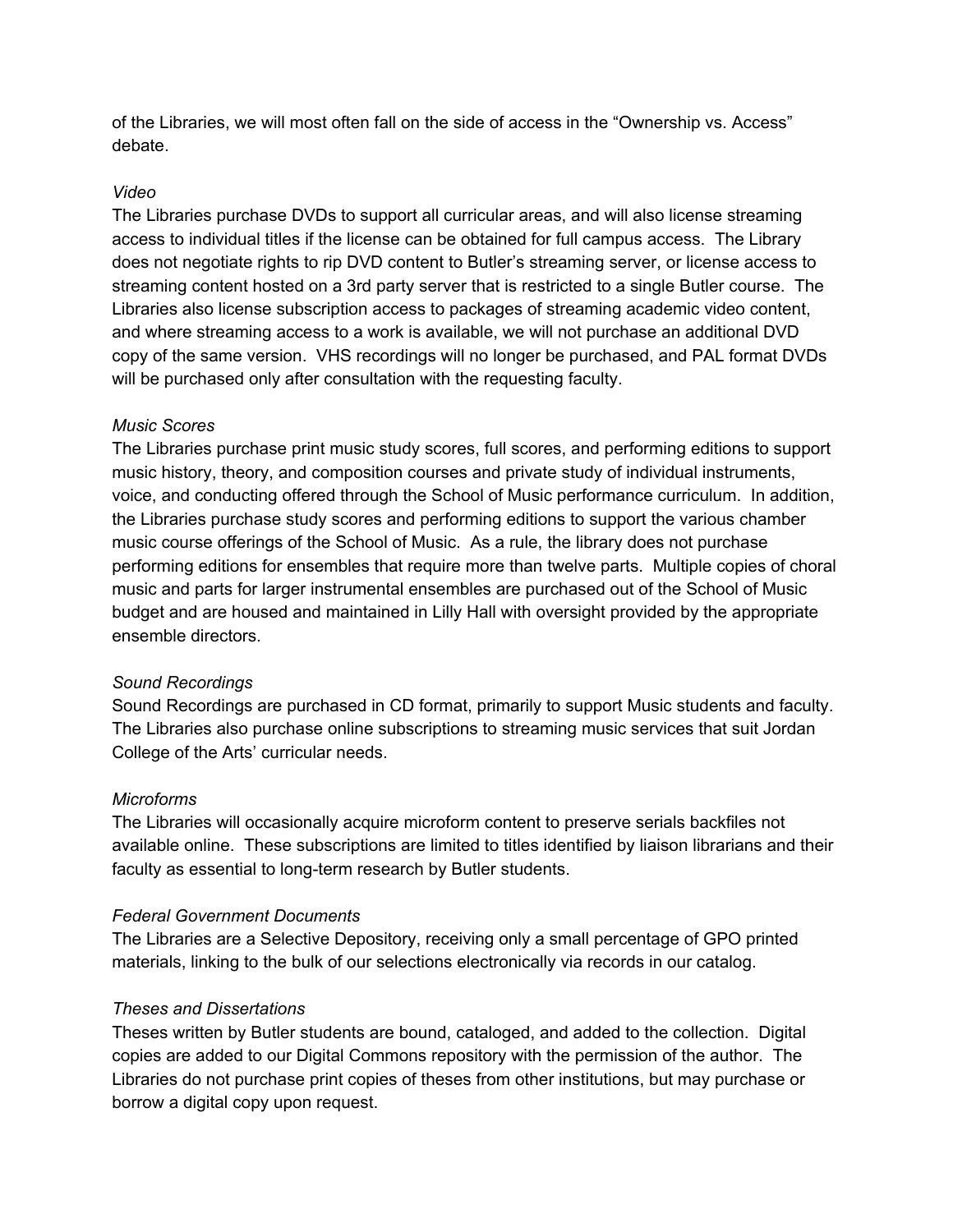## *Digital Resources*

Currently, the Libraries maintain an institutional repository on Digital Commons as well as Digital Image Collections on Contentdm. The Digital Image Collections site contains a small selection of digital image collections used to support Butler classes, as well as historic photographs. Content deposited in the bepress Digital Commons site reflects the intellectual output of Butler faculty, researchers, staff, and students, including pre- and post-prints, working papers, technical reports, research data, conference papers, presentations, theses, and other materials.

The Libraries also intend to support the digitization of photographs, manuscripts, and other materials related to the history of the institution and its special collections using the same or other platforms. Content of archival value produced or sponsored by Butler administrative offices, academic units, or student groups may also be appropriate for deposit in the digital collections. Examples include digital departmental newsletters, administrative reports, compilations of University data, meeting agendas, and minutes. Future digital collection projects will be selected by the Special Collections Librarian and library leadership based on their scholarly value, historical impact, and preservation considerations.

Content produced by others that is of research or teaching value to the university may also be appropriate for addition to the digital collections. Such materials identified by Butler faculty, researchers, staff and students will be reviewed by an ad hoc committee.

Digital Collections may also include back files of previously purchased data, preserved by the Libraries after the license has expired or if the product is removed from the market.

# **Collection Maintenance**

Since the mission of the Libraries is to offer an active, useful collection of materials that primarily support undergraduate work, liaison librarians must engage in ongoing collection maintenance, mainly involving deselection (or, "weeding") of rarely used or out of date materials. Liaisons use the following criteria when making decisions to remove items - both physical and electronic:

- Damage or deteriorated condition (brittle pages or binding), markings, water/mold damage)
- Unnecessary duplication of a single title, or its editions
- Low circulation statistics, or infrequent use compared to similar materials
- Usage/Circulation primarily via interlibrary loan (i.e., not by Butler students)
- Obsolete or inaccurate information (or superseded by new edition)
- A physical item which is freely available via an online source
- Item's availability at larger local libraries (i.e., easily requestable on interlibrary loan)
- Item's relevance to current Butler programs and curriculum
- Incomplete sets or series
- Foreign language no longer taught at Butler.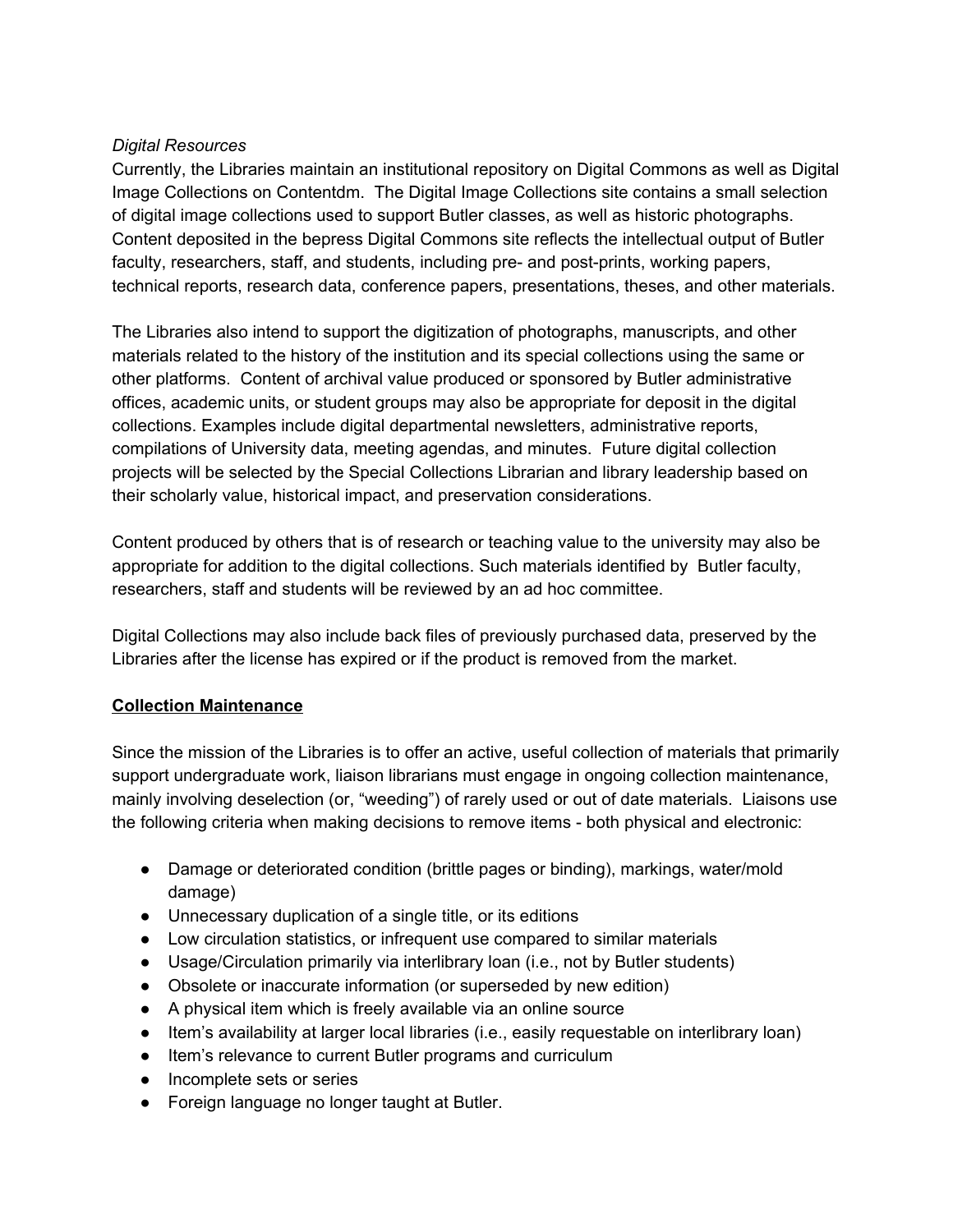- Formats no longer supported by the University
- For serials; title's presence in stable online archives, purchased or freely available
- For individual serials; lack of available indexing or abstracting
- For online resources; usage statistics

Low use items will be retained if they are included in core subject bibliographies, needed to maintain collection levels for discipline level accreditations, have limited regional availability, or are listed as the "last copy" in WorldCat. Records for weeded materials are removed from the library's catalog but may be replaced with links to free online copies if available. Materials removed from the collection are donated, sold, discarded or recycled. Any funds derived from the resale of weeded items are returned to the Libraries' budget for future purchases.

# **Interlibrary Loan & Document Delivery**

Interlibrary Loan is a service provided for *current* Butler University students, faculty, emeriti faculty and staff in order to obtain materials not owned by Butler University Libraries from other libraries or commercial document suppliers in the continental United States.

The library absorbs all the costs connected with borrowing material through ILL. However, patrons may be responsible for charges resulting from damaged or lost materials.

Interlibrary loan activities are governed by Section 108 of the U.S. Copyright Act. Accordingly, Interlibrary Loan materials may not be placed on Reserve.

#### **Cooperative Agreements and Consortial Agreements**

As a member of both the Academic Libraries of Indiana (ALI) and Private Academic Library Network of Indiana (PALNI), the Libraries are provided with both discounts on electronic resource purchases and an extended network of collections. Current agreements allow for Butler users to visit other academic libraries in the networks and obtain services or materials, but the extension and expansion of cooperative activities is currently being planned by both consortia. The development of new shared collections and delivery policies at the ALI and PALNI level will be reflected in this policy once adopted.

# **Preservation and Digitization**

In order to distribute and promote the intellectual output, special collections, and history of the university, the Butler University Libraries Digital Initiatives exist to provide long-term access to a broad range of Butler-related digital content of enduring value. It does so by accepting, describing, organizing, storing, and preserving that content. A further policy document will describe the characteristics of content appropriate for submission to the Butler University digital collections.